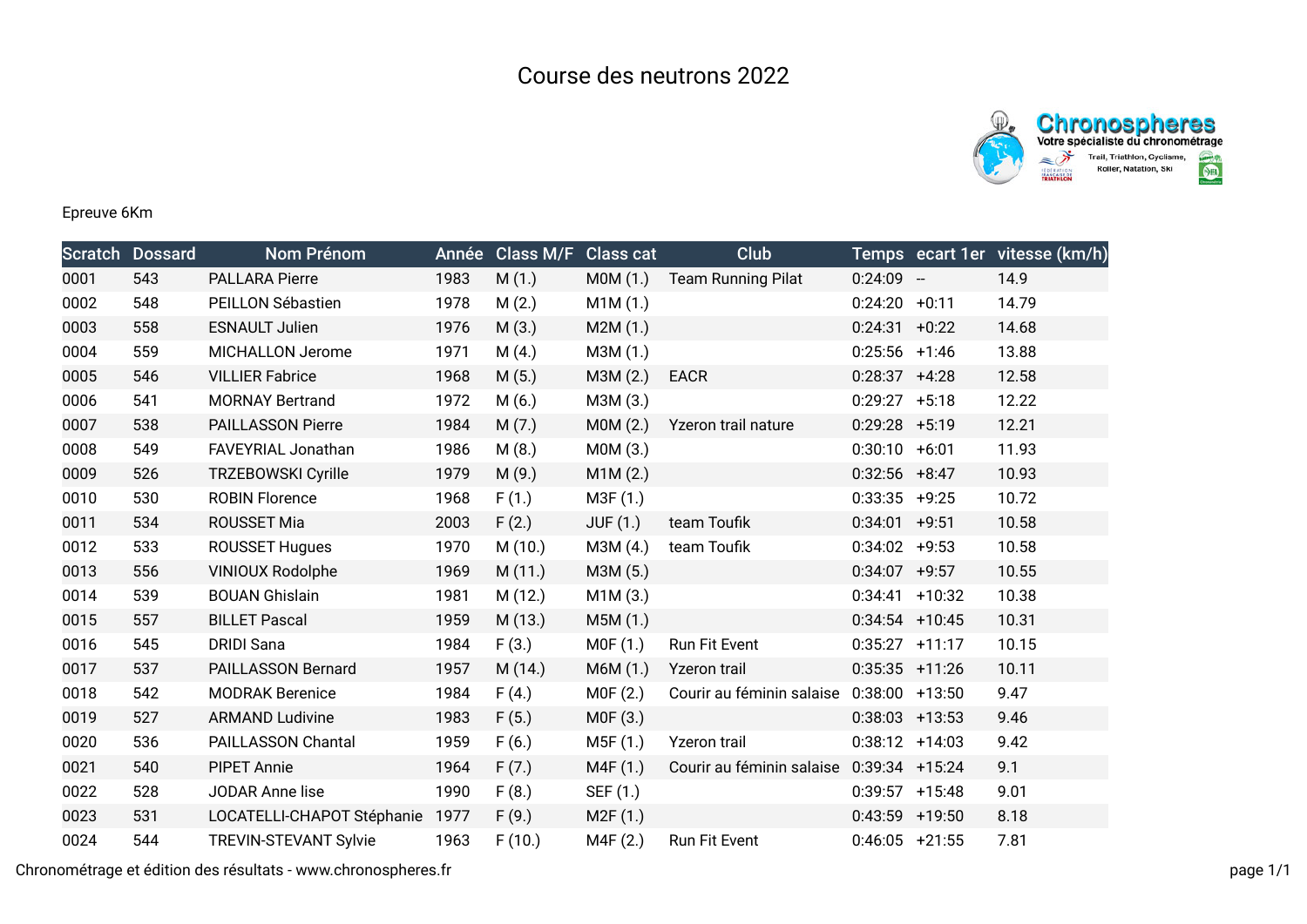



## Epreuve 12Km

|      | <b>Scratch Dossard</b> | <b>Nom Prénom</b>          |      | Année Class M/<br>F. | <b>Class</b><br>cat | Club                                     | <b>Temps</b>      | ecart<br>1er             | vitesse (km/<br>h) | <b>Boucle1</b>   | Boucle <sub>2</sub> |
|------|------------------------|----------------------------|------|----------------------|---------------------|------------------------------------------|-------------------|--------------------------|--------------------|------------------|---------------------|
| 0001 | 636                    | <b>DUBEST Alexandre</b>    | 1987 | M(1.)                | M0M (1.)            |                                          | 0:43:29           | $\overline{\phantom{a}}$ | 16.55              | 0:21:44(2)       | 0:21:45(1.)         |
| 0002 | 638                    | JACQUET Cedric             | 1976 | M(2.)                | M2M(1.)             |                                          | 0:43:31           | $+0:01$                  | 16.54              | 0:21:43(1.)      | 0:21:47(2.)         |
| 0003 | 637                    | <b>LARDIERE Patrick</b>    | 1970 | M(3.)                | M3M (1.)            |                                          | 0:47:39           | $+4:09$                  | 15.11              | 0:23:25(3.)      | 0:24:13(3.)         |
| 0004 | 641                    | NOUARIA Yoann              | 1990 | M(4.)                | SEM (1.)            |                                          | 0:50:43           | $+7:14$                  | 14.19              | 0:25:00(4.)      | 0:25:43(4.)         |
| 0005 | 619                    | <b>DUTOUR Nicolas</b>      | 1978 | M(5.)                | M1M(1.)             |                                          | $0:53:31 + 10:01$ |                          | 13.45              | 0:25:55(5)       | 0:27:35(7.)         |
| 0006 | 626                    | <b>BANIER Julien</b>       | 1992 | M(6.)                | SEM (2.)            | <b>TEAM Tonton</b>                       | 0:53:59           | $+10:29$                 | 13.33              | 0:26:29(6.)      | 0:27:30(6.)         |
| 0007 | 616                    | <b>PELUYET Patrick</b>     | 1965 | M(7.)                | M4M (1.)            | <b>EACR</b>                              | $0:54:55$ +11:25  |                          | 13.11              | 0:27:02(7.)      | 0:27:52<br>(10.)    |
| 0008 | 622                    | <b>BLANC Jean-Baptiste</b> | 1983 | M(8.)                | MOM(2.)             |                                          | $0:55:04$ +11:34  |                          | 13.07              | 0:27:27(9.)      | 0:27:36(8.)         |
| 0009 | 634                    | <b>GUILLON Stephane</b>    | 1972 | M(9.)                | M3M(2.)             | <b>Rhodia Club Natation</b><br>Triathlon | $0:55:11 + 11:41$ |                          | 13.04              | 0:27:23(8.)      | 0:27:47(9.)         |
| 0010 | 642                    | <b>MARTIN Remi</b>         | 1986 | M(10.)               | MOM(3.)             |                                          | $0:58:32 + 15:02$ |                          | 12.3               | 0:32:21<br>(19.) | 0:26:10(5.)         |
| 0011 | 633                    | <b>VASSY Alexandre</b>     | 1978 | M(11.)               | M1M (2.) EACR       |                                          | $0:58:42$ +15:12  |                          | 12.26              | 0:29:07<br>(10.) | 0:29:35<br>(12.)    |
| 0012 | 639                    | LOUEDEGUALADAR<br>Amandio  | 1964 | M(12.)               | M4M (2.)            |                                          | $0:59:04$ +15:34  |                          | 12.19              | 0:29:49<br>(12.) | 0:29:15<br>(11.)    |
| 0013 | 630                    | <b>LAURIER Pierre</b>      | 1986 | M(13.)               | MOM(4.)             |                                          | $1:00:07$ +16:38  |                          | 11.97              | 0:29:33<br>(11.) | 0:30:34<br>(13.)    |
| 0014 | 643                    | <b>GRUYPENNINCK Bruno</b>  | 1954 | M (14.)              | M6M(1.)             |                                          | $1:01:56$ +18:26  |                          | 11.62              | 0:30:54<br>(15.) | 0:31:02<br>(14.)    |
| 0015 | 624                    | <b>FOGERON Rodolphe</b>    | 1969 | M(15.)               | M3M (3.)            | Leo Lagrange Vienne                      | $1:02:26$ +18:56  |                          | 11.53              | 0:30:20<br>(14.) | 0:32:05<br>(16.)    |
| 0016 | 640                    | <b>BREGNES Gregory</b>     | 1967 | M(16.)               | M4M (3.)            |                                          | 1:02:43           | $+19:13$                 | 11.48              | 0:31:29<br>(16.) | 0:31:13<br>(15.)    |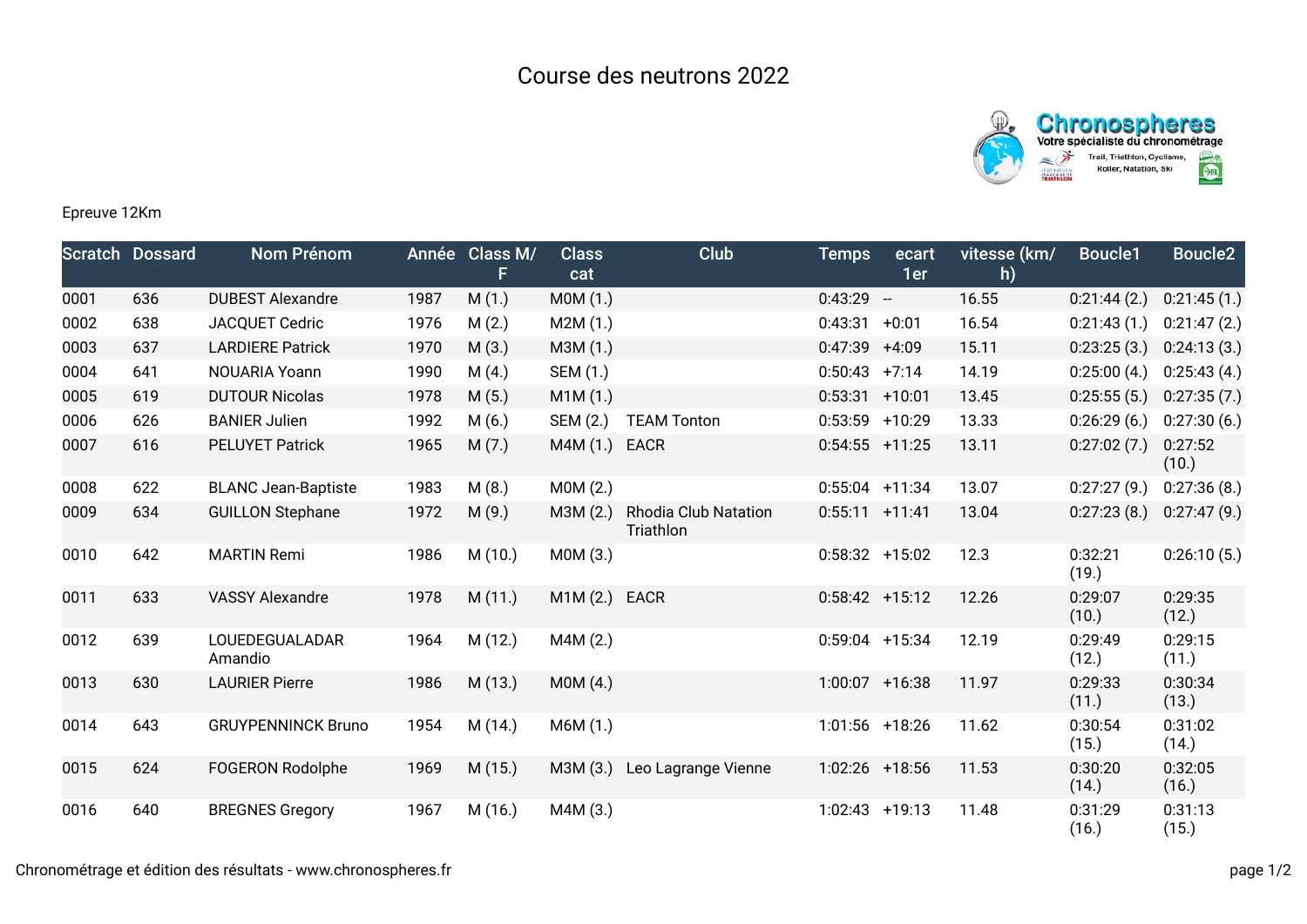|      | Scratch Dossard | Nom Prénom                 |      | Année Class M/<br>F. | <b>Class</b><br>cat | Club            | <b>Temps</b>      | ecart<br>1er | vitesse (km/<br>h) | Boucle1          | <b>Boucle2</b>   |
|------|-----------------|----------------------------|------|----------------------|---------------------|-----------------|-------------------|--------------|--------------------|------------------|------------------|
| 0017 | 613             | <b>MULLER Thierry</b>      | 1962 | M (17.)              | M5M (1.)            | Barjoxtrem      | $1:04:07$ +20:37  |              | 11.23              | 0:30:03<br>(13.) | 0:34:04<br>(20.) |
| 0018 | 629             | <b>METRAL Christian</b>    | 1955 | M (18.)              | M6M (2.)            | <b>BIOT AC</b>  | $1:04:37 +21:07$  |              | 11.14              | 0:31:39<br>(17.) | 0:32:58<br>(18.) |
| 0019 | 623             | <b>ANDREO David</b>        | 1977 | M (19.)              | M2M(2.)             |                 | $1:06:10 +22:41$  |              | 10.88              | 0:32:21<br>(18.) | 0:33:49<br>(19.) |
| 0020 | 625             | <b>COMBE Cecile</b>        | 1984 | F(1.)                | MOF(1.)             | Pontétrail      | $1:06:25$ +22:55  |              | 10.84              | 0:33:36<br>(21.) | 0:32:48<br>(17.) |
| 0021 | 628             | LÉTIENNE Ambre             | 1999 | F(2.)                | SEF (1.)            |                 | $1:06:53$ +23:23  |              | 10.76              | 0:32:28<br>(20.) | 0:34:24<br>(21.) |
| 0022 | 644             | <b>GRATALOUP Christian</b> | 1961 | M(20.)               | M5M(2.)             |                 | 1:09:22 +25:52    |              | 10.38              | 0:34:41<br>(22.) | 0:34:40<br>(22.) |
| 0023 | 612             | MONGAILLARD Florian        | 1991 | M(21.)               | SEM (3.)            |                 | $1:13:13 + 29:43$ |              | 9.83               | 0:36:05<br>(23.) | 0:37:07<br>(23.) |
| 0024 | 617             | <b>GIRARD Andre</b>        | 1962 | M(22.)               | M5M (3.)            |                 | 1:13:54 +30:24    |              | 9.74               | 0:36:32<br>(25.) | 0:37:22<br>(24.) |
| 0025 | 632             | <b>DOUSSON Jacqueline</b>  | 1961 | F(3.)                | M5F (1.)            | annonay jogging | 1:14:08 +30:39    |              | 9.71               | 0:36:29<br>(24.) | 0:37:39<br>(25.) |
| 0026 | 631             | <b>VEDRENNE Ludovic</b>    | 1991 | M(23.)               | SEM (4.)            |                 | $1:16:16$ +32:46  |              | 9.44               | 0:37:44<br>(26.) | 0:38:32<br>(26.) |
| 0027 | 635             | SIENTZOFF Claire           | 1983 | F(4.)                | MOF(2.)             |                 | $1:18:20 +34:51$  |              | 9.19               | 0:37:54<br>(27.) | 0:40:26<br>(27.) |
| 0028 | 621             | <b>FOSELLE Stephanie</b>   | 1982 | F(5.)                | M1F(1.)             |                 | 1:22:36 +39:06    |              | 8.72               | 0:39:55<br>(28.) | 0:42:40<br>(28.) |
| 0029 | 620             | <b>FOSELLE Alain</b>       | 1959 | M(24.)               | M5M (4.)            |                 | 1:22:36 +39:06    |              | 8.72               | 0:39:56<br>(29.) | 0:42:40<br>(29.) |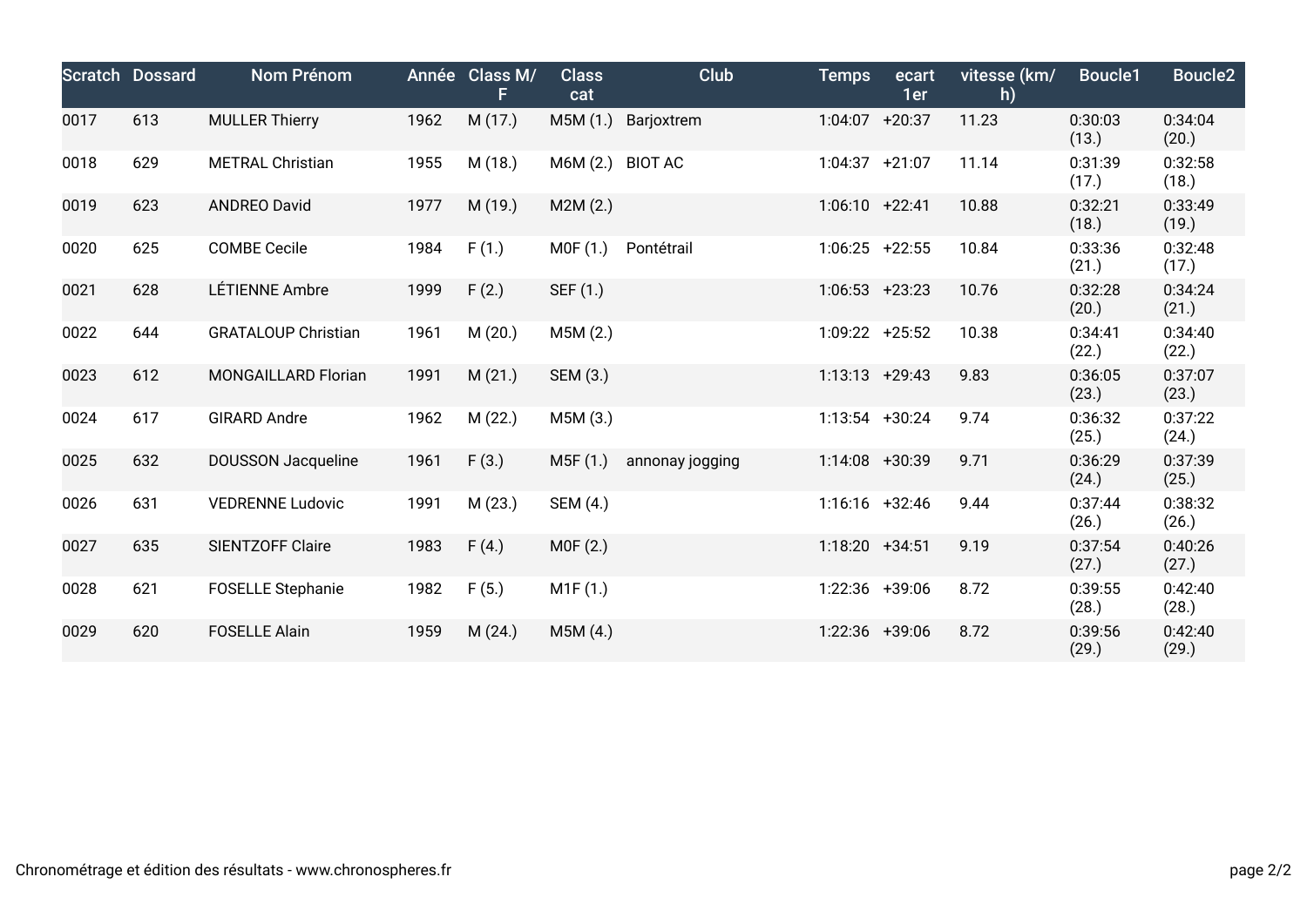

## Epreuve 5Km obstacles adultes

|      | <b>Scratch Dossard</b> | Nom Prénom                | Année | Class M/<br>F. | <b>Class</b><br>cat | Club        | <b>Temps</b>      | ecart<br>1er | vitesse (km/<br>h) | Boucle1          | <b>Boucle2</b>   |
|------|------------------------|---------------------------|-------|----------------|---------------------|-------------|-------------------|--------------|--------------------|------------------|------------------|
| 0001 | 11                     | <b>VERNAY Tommy</b>       | 1991  | M(1.)          | SEM (1.)            |             | $0:28:48 -$       |              | 10.41              | 0:14:58(2.)      | 0:13:49(1.)      |
| 0002 | 46                     | <b>FALCONNIER Jeremy</b>  | 1982  | M(2.)          | M1M(1.)             |             | $0:30:11 +1:22$   |              | 9.94               | 0:15:34(3.)      | 0:14:37(2.)      |
| 0003 | 45                     | <b>DEYMONNAZ Pierrick</b> | 1979  | M(3.)          | M1M(2.)             |             | $0:32:24$ +3:35   |              | 9.26               | 0:16:42(4.)      | 0:15:41(4.)      |
| 0004 | 10                     | <b>MULLER Thierry</b>     | 1962  | M(4.)          | M5M(1.)             | Barjoxtrem  | $0:32:27$ +3:38   |              | 9.24               | 0:14:26(1)       | 0:18:00(8.)      |
| 0005 | 34                     | <b>BONNEAU Tristan</b>    | 2005  | M(5.)          | CAM (1.)            |             | $0:35:11 + 6:23$  |              | 8.52               | 0:18:02(5.)      | 0:17:09(6.)      |
| 0006 | 36                     | <b>GARNIER Martin</b>     | 2006  | M(6.)          | CAM (2.)            |             | $0:35:35$ +6:47   |              | 8.43               | 0:18:03(6.)      | 0:17:32(7.)      |
| 0007 | 30                     | <b>TEIXEIRA Mallaurie</b> | 1993  | F(1.)          | SEF (1.)            |             | $0:35:41 + 6:53$  |              | 8.41               | 0:19:16(7.)      | 0:16:25(5.)      |
| 0008 | 47                     | <b>CANO Anais</b>         | 1996  | F(2.)          | SEF (2.)            |             | $0:35:44 + 6:55$  |              | 8.4                | 0:20:29(9.)      | 0:15:14(3.)      |
| 0009 | 33                     | <b>BAZIER Anthony</b>     | 1979  | M(7.)          | M1M(3.)             |             | $0:38:46$ +9:58   |              | 7.74               | 0:19:22(8.)      | 0:19:24<br>(11.) |
| 0010 | 41                     | <b>ESTATOF Anton</b>      | 1997  | M(8.)          | SEM (2.)            |             | $0:39:40 + 10:52$ |              | 7.56               | 0:20:29<br>(10.) | 0:19:11(9.)      |
| 0011 | 42                     | JULLIA Aurélia            | 1997  | F(3.)          | SEF (3.)            |             | $0:39:41$ +10:53  |              | 7.56               | 0:20:29<br>(11.) | 0:19:12<br>(10.) |
| 0012 | 38                     | <b>ROUSSET Hugues</b>     | 1970  | M(9.)          | M3M (1.)            | team Toufik | $0:45:56$ +17:07  |              | 6.53               | 0:23:06<br>(14.) | 0:22:50<br>(14.) |
| 0013 | 26                     | <b>ROUSSET Anne</b>       | 1969  | F(4.)          | M3F (1.)            |             | $0:45:56$ +17:07  |              | 6.53               | 0:23:05<br>(12.) | 0:22:50<br>(16.) |
| 0014 | 37                     | ROUSSET Mia               | 2003  | F(5.)          | <b>JUF (1.)</b>     | team Toufik | $0:45:56$ +17:07  |              | 6.53               | 0:23:05<br>(13.) | 0:22:50<br>(15.) |
| 0015 | 27                     | <b>BOBICHON Laurine</b>   | 1991  | F(6.)          | SEF (4.)            |             | $0:45:56$ +17:07  |              | 6.53               | 0:23:06<br>(15.) | 0:22:49<br>(12.) |
| 0016 | 4                      | MONGAILLARD Florian       | 1991  | M(10.)         | SEM (3.)            |             | $0:46:53$ +18:05  |              | 6.4                | 0:23:52<br>(16.) | 0:23:01<br>(19.) |
| 0017 | 43                     | <b>VEDRENNE Ludovic</b>   | 1991  | M(11.)         | SEM (4.)            |             | $0:46:55$ +18:07  |              | 6.39               | 0:23:52          | 0:23:03          |
|      |                        |                           |       |                |                     |             |                   |              |                    |                  |                  |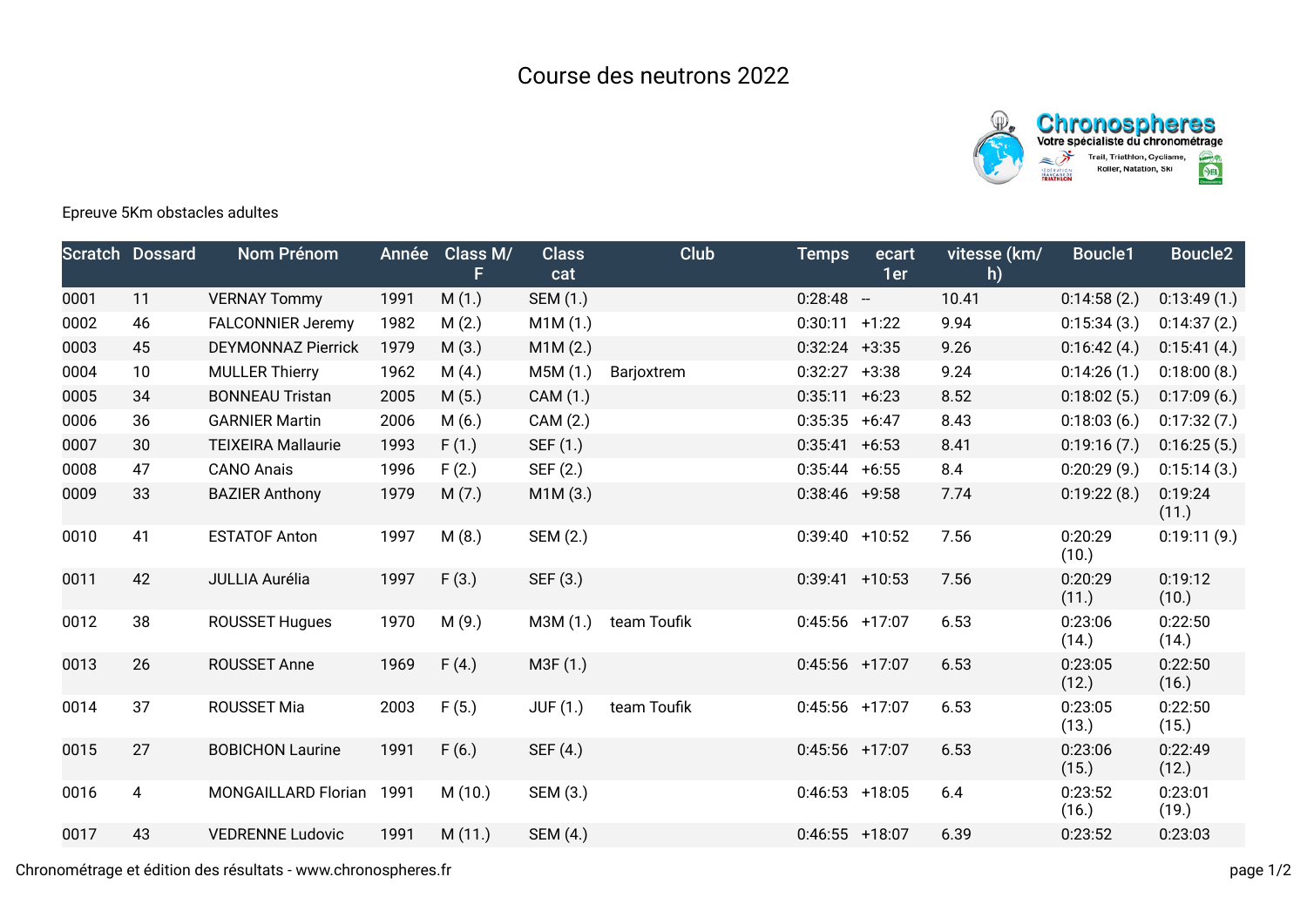|            | <b>Scratch Dossard</b> | Nom Prénom                     | Année | Class M/<br>F | <b>Class</b><br>cat | Club                              | <b>Temps</b>      | ecart<br>1er | vitesse (km/<br>h) | Boucle1          | <b>Boucle2</b>   |
|------------|------------------------|--------------------------------|-------|---------------|---------------------|-----------------------------------|-------------------|--------------|--------------------|------------------|------------------|
|            |                        |                                |       |               |                     |                                   |                   |              |                    | (17.)            | (20.)            |
| 0018       | 6                      | <b>CARTELLIER</b><br>Amandine  | 2001  | F(7.)         | ESF (1.)            |                                   | $0:47:20$ +18:32  |              | 6.34               | 0:24:21<br>(18.) | 0:22:59<br>(18.) |
| 0019       | 5                      | <b>VOLPI Jade</b>              | 2001  | F(8.)         | ESF $(2.)$          |                                   | $0:48:01$ +19:12  |              | 6.25               | 0:25:11<br>(19.) | 0:22:50<br>(13.) |
| 0020       | 32                     | <b>HELL-MANDON</b><br>Laetitia | 1976  | F(9.)         | M2F(1.)             | Le lion samauritain               | $0:51:29$ +22:41  |              | 5.83               | 0:25:23<br>(20.) | 0:26:05<br>(26.) |
| 0021       | 16                     | <b>CAVROT Stephane</b>         | 1979  | M(12.)        | M1M(4.)             | Jeunes Sapeurs<br><b>Pompiers</b> | $0:52:07$ +23:18  |              | 5.76               | 0:29:15<br>(27.) | 0:22:51<br>(17.) |
| 0022       | 29                     | <b>CAVROT Frédéric</b>         | 1972  | M(13.)        | M3M (2.)            | <b>DRV Taiso</b>                  | $0:53:00 +24:11$  |              | 5.66               | 0:28:20<br>(22.) | 0:24:39<br>(23.) |
| 0023       | 13                     | <b>BERRAT Jean marie</b>       | 1969  | M(14.)        | M3M (3.)            |                                   | $0:53:01 + 24:13$ |              | 5.66               | 0:28:23<br>(26.) | 0:24:37<br>(21.) |
| 0024       | 25                     | <b>MANDIER Raphaël</b>         | 1989  | M(15.)        | SEM (5.)            | <b>DRV Taiso</b>                  | $0:53:02 +24:13$  |              | 5.66               | 0:28:23<br>(25.) | 0:24:38<br>(22.) |
| 0025       | 44                     | <b>FOGERON Laurent</b>         | 1971  | M(16.)        | M3M (4.)            |                                   | $0:53:02 +24:14$  |              | 5.66               | 0:28:21<br>(23.) | 0:24:41<br>(25.) |
| 0026       | 24                     | <b>BOUILLOT Virginie</b>       | 1982  | F(10.)        | M1F(1.)             | <b>DRV Taiso</b>                  | $0:53:04$ +24:15  |              | 5.65               | 0:28:23<br>(24.) | 0:24:40<br>(24.) |
| 0027       | 15                     | <b>ANDREANI Eric</b>           | 1962  | M(17.)        | M5M(2.)             | Jeunes Sapeurs<br><b>Pompiers</b> | $0:54:45$ +25:57  |              | 5.48               | 0:28:09<br>(21.) | 0:26:36<br>(27.) |
| <b>DNF</b> | $\overline{7}$         | <b>CARTELLIER Capucine</b>     | 2005  | F()           | CAF()               |                                   | <b>DNF</b>        |              |                    | 0:25:11          |                  |
| <b>DNF</b> | 23                     | <b>MOAN Eric</b>               | 1969  | M()           | M3M()               | <b>DRV Taiso</b>                  | <b>DNF</b>        |              |                    | 0:28:23          |                  |
| <b>DNF</b> | 31                     | ARNEODO Rémy                   | 1975  | M()           | M2M()               | Le lion samauritain               | <b>DNF</b>        |              |                    | 0:16:39          |                  |